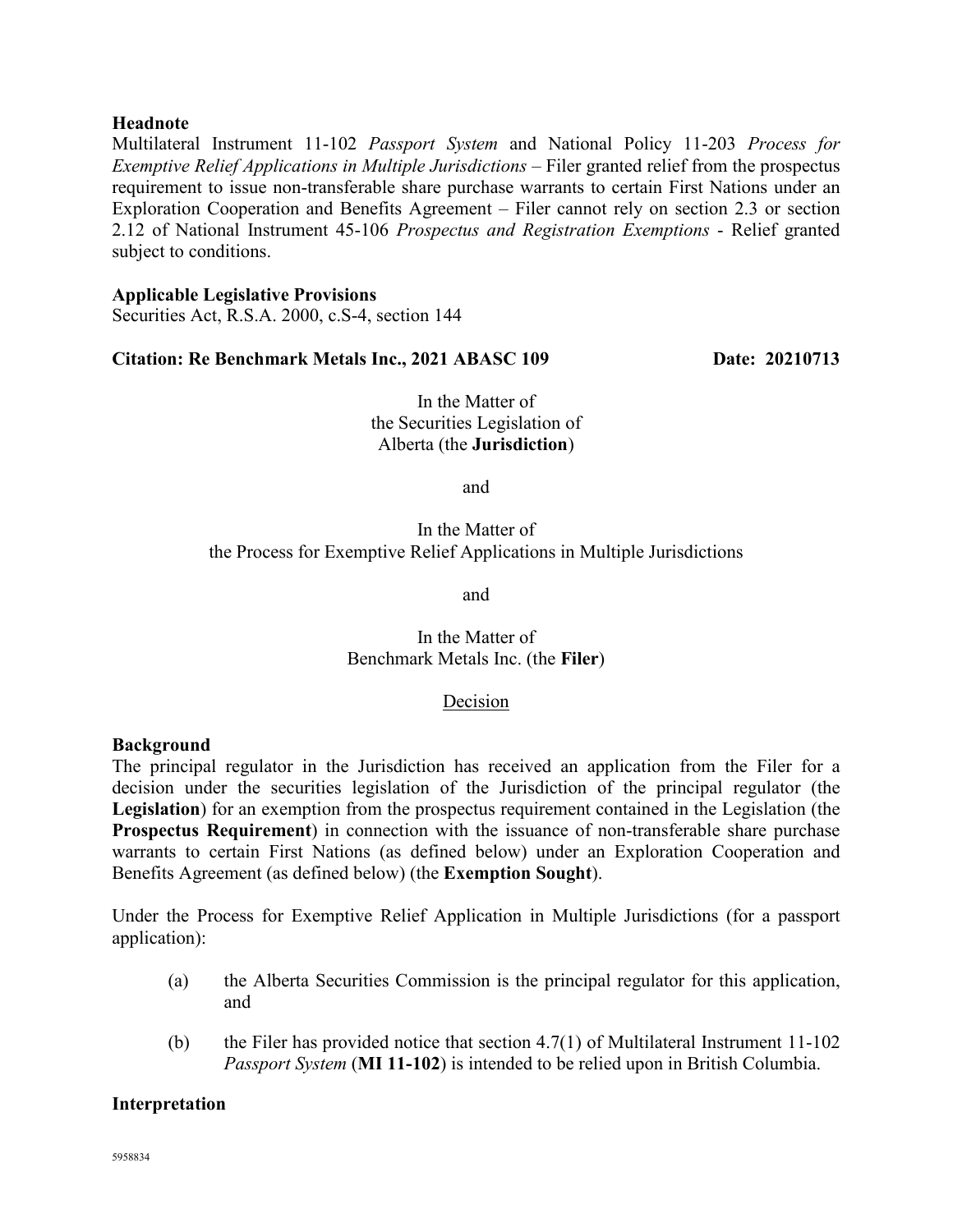Terms defined in National Instrument 14-101 *Definitions* and MI 11-102 have the same meaning if used in this decision, unless otherwise defined.

## **Representations**

This decision is based on the following facts represented by the Filer:

- 1. The head office of the Filer is located in Edmonton, Alberta.
- 2. The Filer is a reporting issuer in British Columbia and Alberta.
- 3. The common shares of the Filer are listed for trading on the TSX Venture Exchange (the **Exchange**).
- 4. The Filer was incorporated under the *Business Corporations Act* (British Columbia) on November 9, 2010.
- 5. The Filer is conducting exploration and development work on the Lawyers Gold-Silver project in British Columbia (the **Project)**, which is located within the traditional lands of the Tsay Keh Dene Nation, Kwadacha Nation, and Takla Nation (the **First Nations**).
- 6. The Filer entered into an Exploration Cooperation and Benefits Agreement dated March 25, 2021, as amended (the **Benefits Agreement**) with the First Nations, with the view of mitigating any potential adverse effects of the Filer's exploration on the Project.
- 7. Among other things, the Benefits Agreement provides that the Filer will issue three (3) non-transferable share purchase warrants to acquire up to 100,000 common shares of the Filer each (the **Warrants**) to the legal entity identified by each of the First Nations, namely Tsay Keh Economic Development Corporation, Kwadacha Natural Resources Limited Partnership, and Takla Lake Limited Partnership, respectively, exercisable at the market price of the Filer's common shares on the Exchange at the time of issuance of the Warrants.
- 8. The issuance of the Warrants is subject to the approval of the Exchange and the Exchange has conditionally accepted the Benefits Agreement for filing on behalf of the Filer.
- 9. The Filer is unable to rely on section 2.3 of National Instrument 45-106 *Prospectus Exemptions* (**NI 45-106**) for the distribution of the Warrants because none of the legal entities of the First Nations is an "accredited investor", as that term is defined under section 1.1 of NI 45-106, although the First Nations are similar in function to municipalities or agencies of government, listed in sections 1.1(g) and (h) of the definition of "accredited investor", acting on behalf of their members.
- 10. In addition, the Benefits Agreement is not for the Filer's acquisition, directly or indirectly, of a mining property or any interest therein under section 2.13 of NI 45-106, but the First Nations are granting the Filer certain unimpeded rights of access to the Project, and making certain covenants for future cooperation with respect to the Project, all as more particularly specified in the Benefits Agreement.